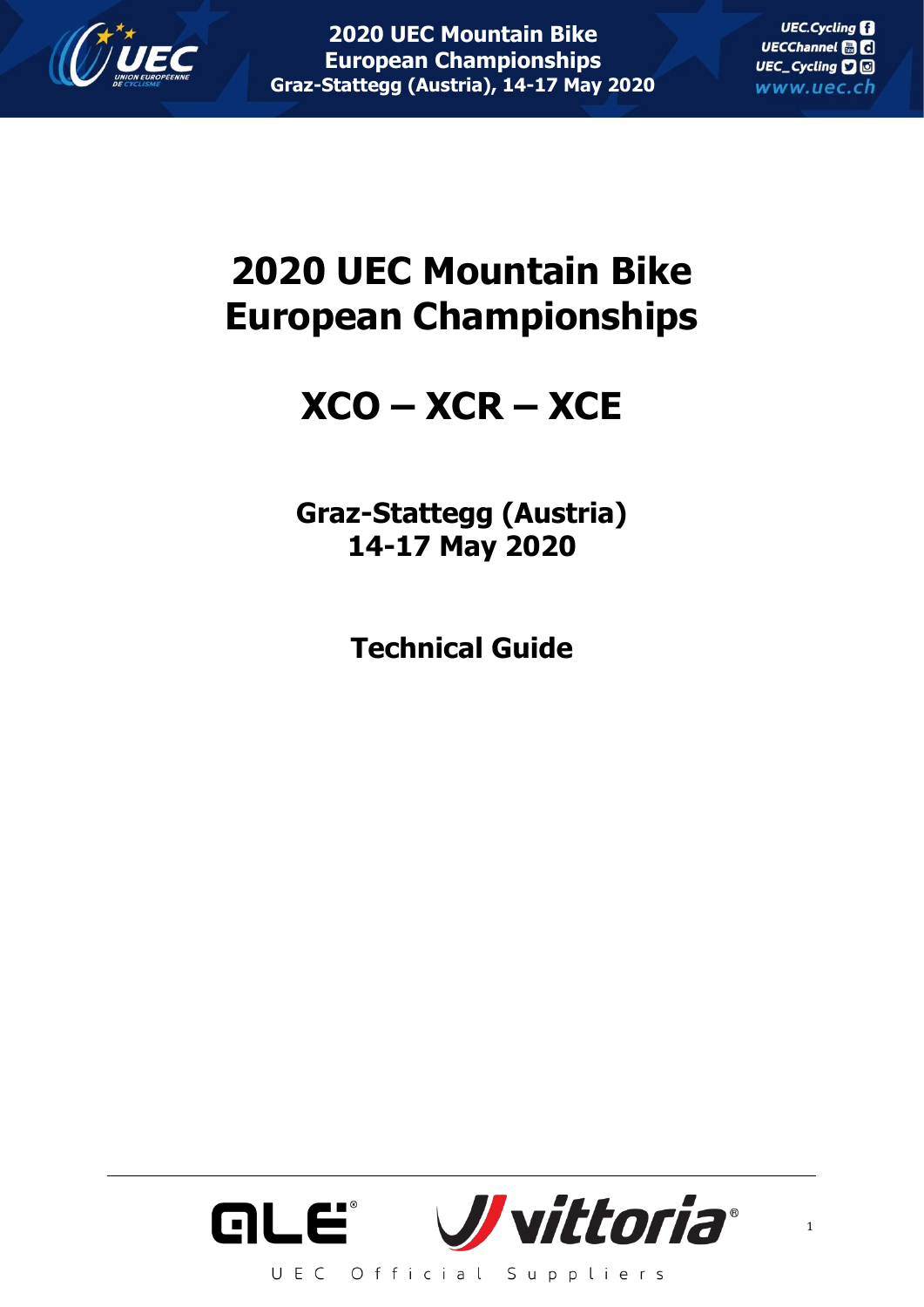

### **1. ORGANIZATION**

### **1.1. LOCAL ORGANIZING COMMITTEE (LOC)**

Head of LOC Mr Jürgen Pail (AUT) 2<sup>nd</sup> Head of LOC Race office and accommodation Mrs Stephanie Pail (AUT)

Mr Gerald Brunner (AUT)

Chiefs of Courses Mr Bernd Tauderer (AUT) Mr Florian Gruber (AUT) Mr David Kneidinger (AUT)

Manager of the central event center Stattegg/Lasserhof Mr Tobias Träger (AUT)

Manager of the public facilities Municipality of Stattegg Mr Andreas Möstl (AUT)

### **1.2. UEC REPRESENTATIVES**

UEC Management Board Mr Rocco Cattaneo (SUI), President Mr Alexander Gusyatnikov (RUS), Vice President Mrs Agata Lang (POL), Vice President Mr Henrik Jess Jensen (DEN), Vice President Mr Martin Wolf (GER), Member Mr Sahib Alakbarov (AZE), Member Mr Alasdair MacLennan (GBR), Member UEC General Secretary Mr Enrico Della Casa (ITA) UEC Events Coordinator Mr Vladimiros Petsas (GRE) UEC MTB Commission Mr Thierry Marechal (BEL), President Mrs Elena Valentini (ITA), Member Mr Henrik Hakala Dahle (NOR), Member Mr Jürgen Pail (AUT), Member UEC Technical Delegate Mr Henrik Hakala Dahle (NOR) UEC Race Secretary Mrs Chiara Compagnin (ITA) Mrs Elisa Dabbene (ITA) UEC Press Officer Mr Stefano Bertolotti (ITA) UEC Photographer Mr Michele Mondini (ITA) UEC Video Operator Mr Christian Bohm (ITA)

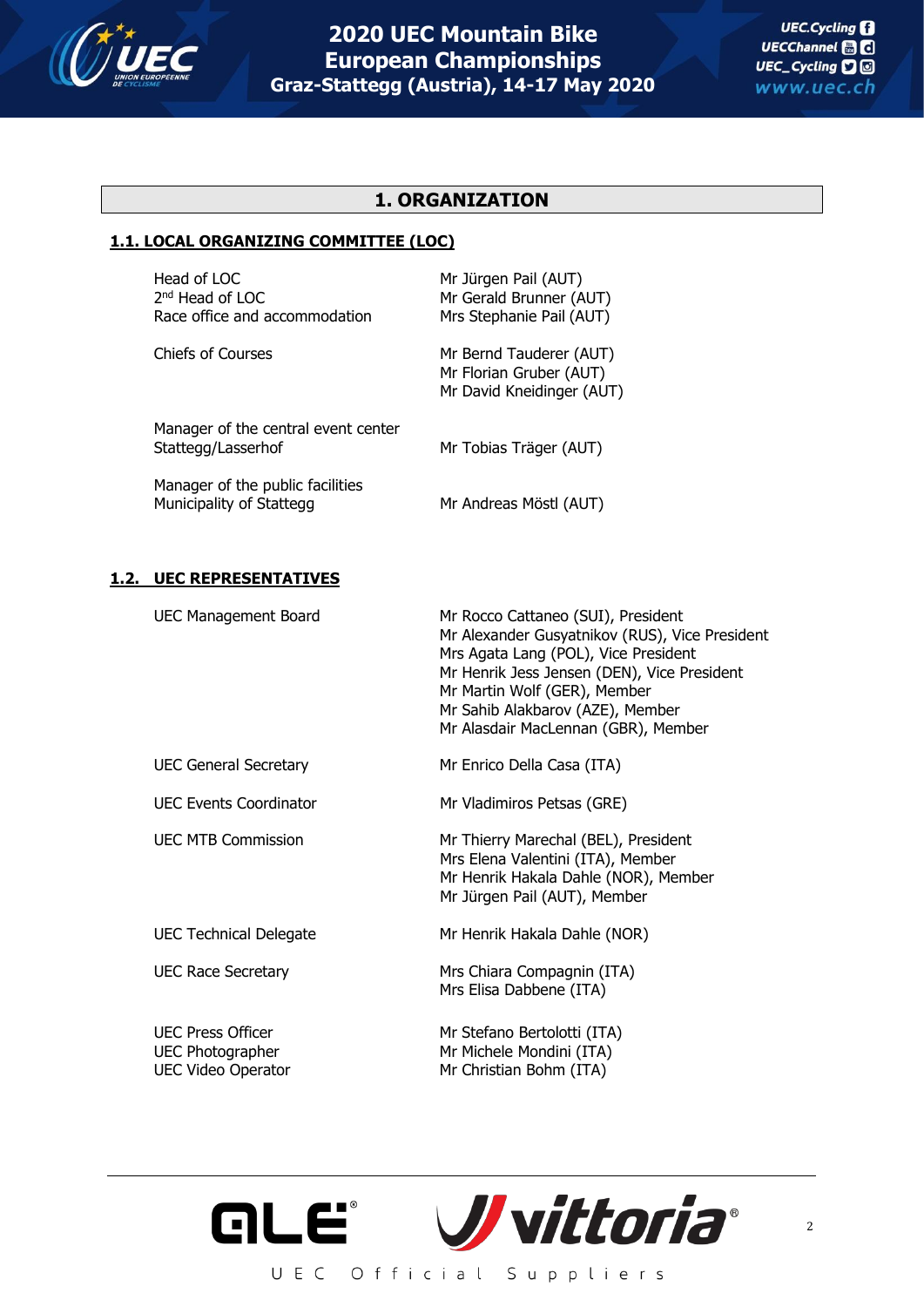

### **1.3. COMPOSITION OF THE COMMISSAIRES PANEL**

Chief of the national Commissaires The Mr Alex Forstmayr (AUT) National Commissaire **Mrs Margarete Forstmayr (AUT)** National Commissaire Mr Hubert Trilsam (AUT) National Commissaire Mrs Ulrike Bechtel (AUT) National Commissaire Mr Johann Orsolits (AUT) National Commissaire Mr Norbert Schreiber (AUT)

President Mr Giorgio Baruffi (ITA) Assistant PCP **Mrs Federica Guarniero (ITA)** by UEC Race Secretary **Mrs Chiara Compagnin (ITA)** by UEC Mrs Elisa Dabbene (ITA) by UEC Additional Commissaire ENC Mrs Francesca Dellacasa (ITA) by UEC

### **1.4. ANTIDOPING CONTROL**

Doping control Officer appointed by the CADF: Mr Yuval Israeli (ISR)

Mr Zacharias Tsagkas (GRE)

### **2. GENERAL INFORMATION**

### **2.1. TRAVEL AND ACCOMMODATION**

Travel and accommodation expenses to and from Graz-Stattegg must be covered by the National Federations.

Nearest airports are:

**International Airport Graz, [www.flughafen-graz.at](http://www.flughafen-graz.at/) 19 km from Graz/Stattegg**

**Vienna International Airport, [www.viennaairport.com](http://www.viennaairport.com/) 200 km from Graz/Stattegg**

Transportation from the above airports to Graz - Stattegg and vice versa is possible to arrange with the organizers for extra payment agreed mutually.

Accommodation and transportation requests must be submitted directly to the official travel agency.

All participants must hold a valid passport or identity card. Visa obligations must be respected.

All riders and attendants must hold insurance valid in Austria.

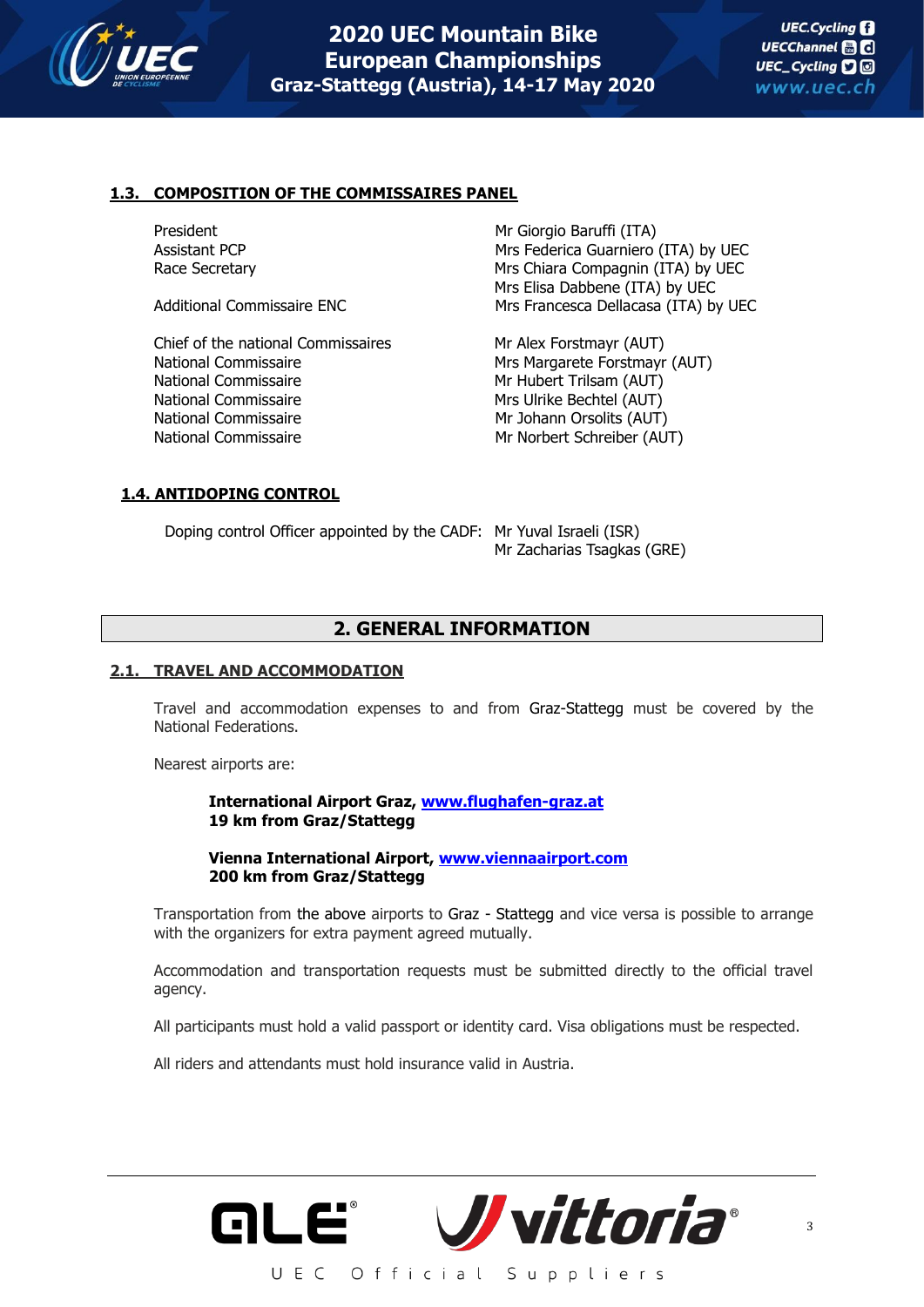

4

### **Official travel agency**

bike09 sportmanagement gmbh A-8046 Stattegg, Dorfplatz 4 Tel.+Fax 0043 (0)316 577 124 mobil 0043 (0)664 54 22 433 e-mail: [office@bike03.at](mailto:office@bike03.at)

### **Accommodation**

The organizer holds contingents in several hotels and will book the accommodations according to the wishes of the national federations.

You can find the booking form here: [http://bike020.at/unterkunft\\_\\_\\_team\\_area\\_\\_\\_expo-pid2224](http://bike020.at/unterkunft___team_area___expo-pid2224)

### **Visas**

Each Federation is responsible for obtaining documents for their delegation appropriate entries. For all invitation letter requests, please contact the UEC: [mail@uec.ch](mailto:mail@uec.ch) 

### **Teams area reservation**

In order to reserve a team area, please use the official team area booking form. http://bike020.at/unterkunft team\_area\_\_\_expo-pid2224

### **2.2. MEDICAL – EMERGENCY - LOCAL AUTHORITIES**

### **OFFICIAL RACE DOCTOR**  from Red Cross Graz

### **HOSPITALS**

LKH Graz, [www.klinikum-graz.at](http://www.klinikum-graz.at/) Unfallkrankenhaus Graz, [www.ukhgraz.at](http://www.ukhgraz.at/)

### **EMERGENCY AMBULANCE**

Red Cross Graz directly at the race venues or phone number 144 or 112

### **POLICE**

Polizeiinspektion Kumberg 8062 Kumberg, Meierhöfenstraße 7 Telefon: +43 59 133 6143-100 eMail: [PI-ST-Kumberg@polizei.gv.at](mailto:PI-ST-Kumberg@polizei.gv.at)

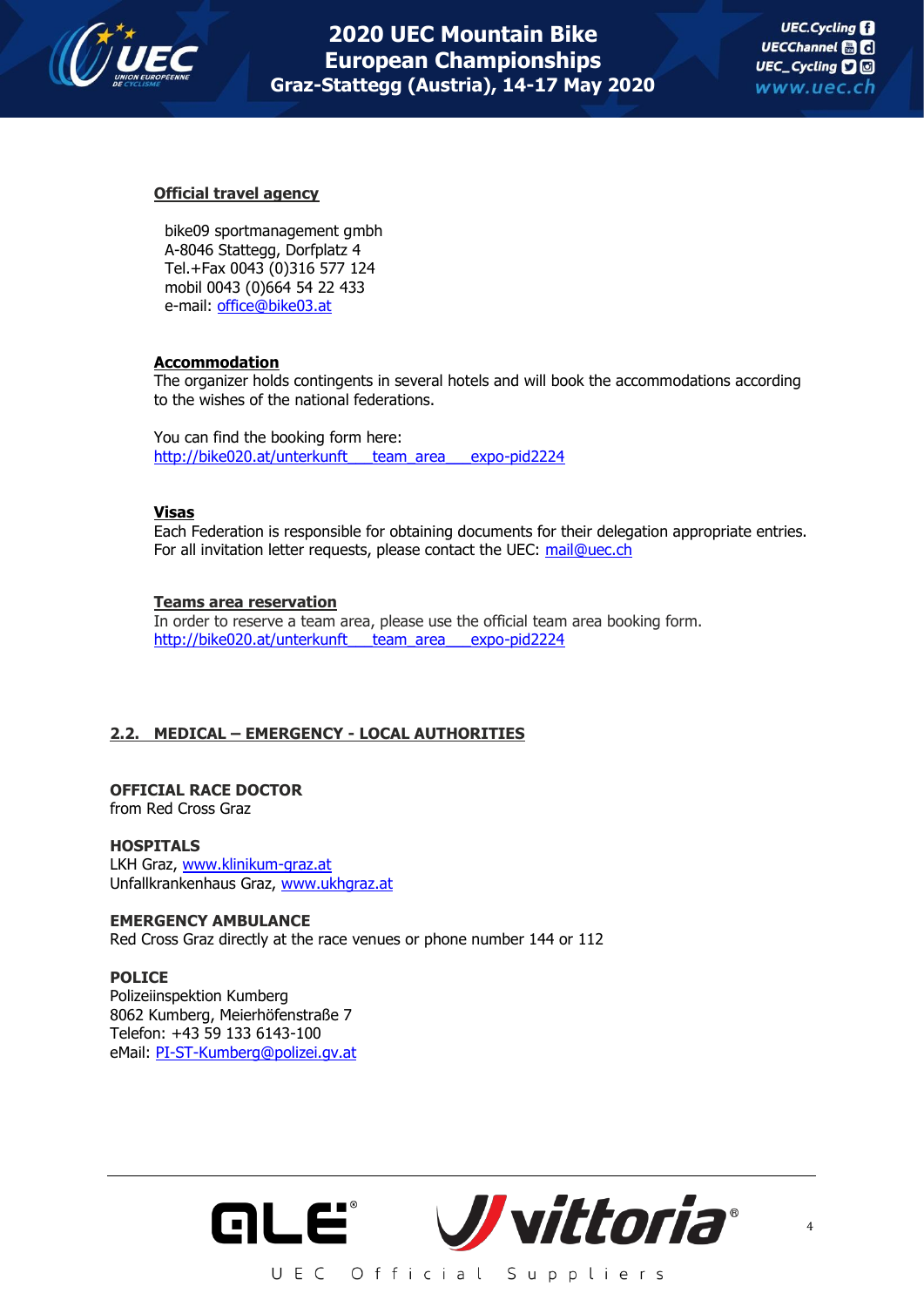

### **2.3. TEAMS / OFFICIALS ACCREDITATION (applicable for National Teams ONLY)**

All National teams and officials' accreditations can be collected starting from Wednesday,  $13<sup>th</sup>$  of May at the **Accreditation Office**, located at the:

### **Freiwillige Feuerwehr Stattegg (Fire Station Stattegg) Stattegger Straße 197 8046 Stattegg Austria**

according to the schedule below.

| Wednesday, 13 <sup>th</sup> May | $10:00 - 19:00$                 |
|---------------------------------|---------------------------------|
| Thursday, 14th May              | $08:30 - 13:00 / 15:00 - 19:00$ |
| Friday, 15 <sup>th</sup> May    | $08:30 - 13:00 / 15:00 - 19:00$ |
| Saturday, 16th May              | $08:30 - 13:00 / 15:00 - 19:00$ |
| Sunday, 17 <sup>th</sup> May    | $08:30 - 13:00$                 |

Please ensure that you collect your accreditation before arriving at the venue as it will be required for access to all parts of the venue. Accreditations must be worn and visible whenever you pass through accreditation controls.

**ATTENTION:** NO PARKING is allowed in front of the Fire Station! Please use the official parking areas located in a distance of 50 – 200m.

### **2.4. RACE OFFICE**

The Race Office is located directly in the start-finish-area of the XCO Races at the

### **Event Center Stattegg Lässerhof Hofweg 2 8046 Stattegg**

| $10:00 - 19:00$                 |
|---------------------------------|
| $08:30 - 13:00 / 15:00 - 19:00$ |
| $08:30 - 13:00 / 15:00 - 19:00$ |
| $08:30 - 13:00 / 15:00 - 19:00$ |
| $08:30 - 13:00$                 |
|                                 |

### **2.5. MEDIA**

### **MEDIA PERMANANCE – UEC PRESS CENTER**

The Media Permanence and Press Room are located 250m from the start-finish-area of the XCO Races:

### **Freiwillige Feuerwehr Stattegg (Fire Station Stattegg) Stattegger Straße 197 8046 Stattegg Austria**

In order to access the UEC Press Center an accreditation is necessary. Media parking is located 200m, from the UEC Press Center

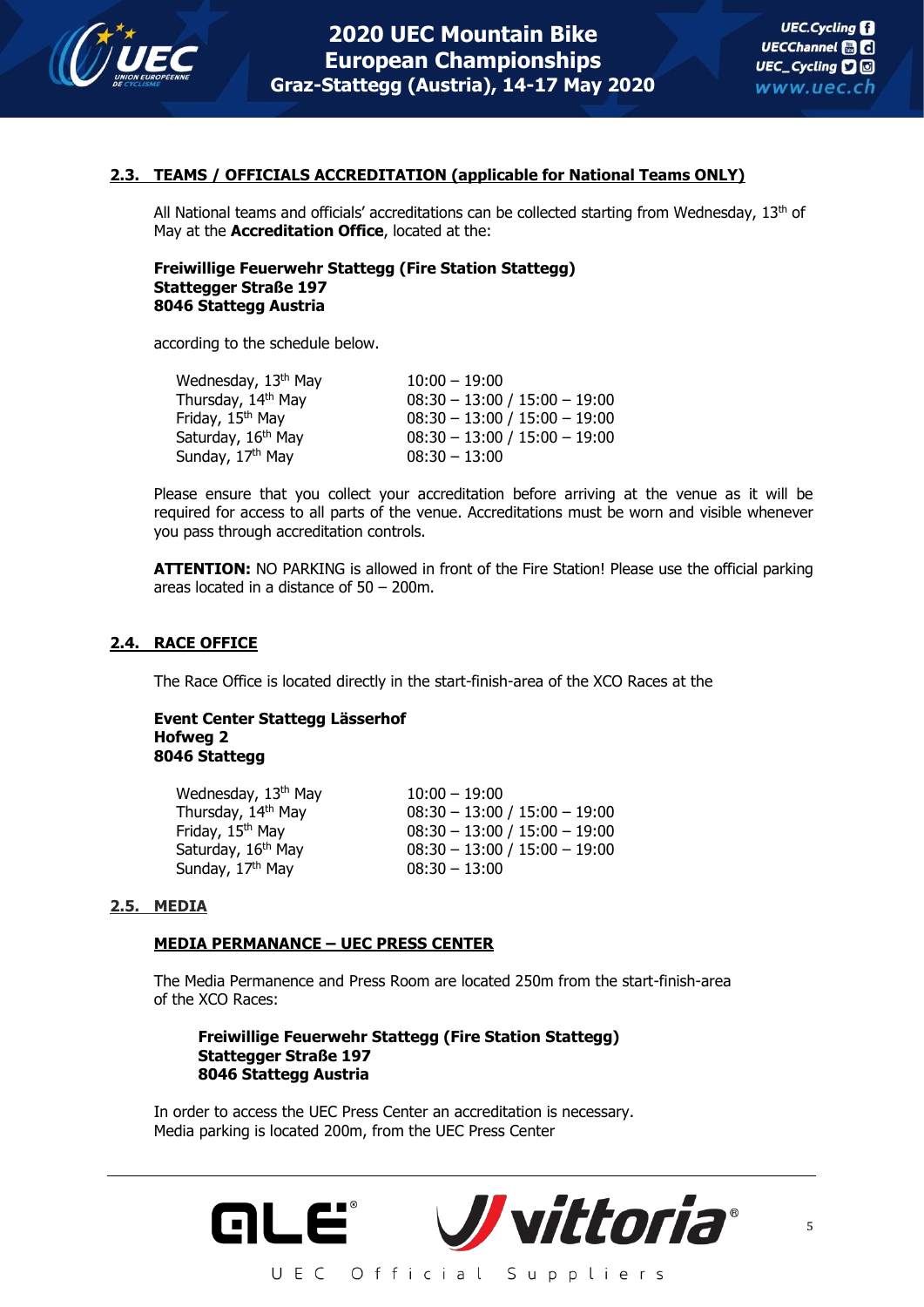

### **MEDIA PERMANANCE – UEC PRESS CENTER OPENING HOURS SCHEDULE**

| $09:30 - 21:00$ |
|-----------------|
| $09:30 - 21:00$ |
| $09:30 - 20:00$ |
| $09:30 - 20:30$ |
|                 |

### **MIXED ZONE**

At the exit of the course after the finish line, UEC will organize a Mixed Zone where media can have a short interview with riders they wish to do so.

### **FLASH INTERVIEW ZONE**

Next to the Awards Ceremony podium, UEC will organize a flash interview zone open for the media.

A Press Conference after the XCO Men's Elite and Women's Elite finals will be organized at the

### **Event Center Stattegg Lässerhof (first floor) Hofweg 2 8046 Stattegg**

### **MEDIA ACCREDITATION**

To apply for media accreditation, please visit the UEC website [\(www.uec.ch](http://www.uec.ch/) dedicated page).

Photographers bib's can be collected at the accreditation permanence as from:

| Wednesday, 13 <sup>th</sup> May | $10:00 - 19:00$                 |
|---------------------------------|---------------------------------|
| Thursday, 14 <sup>th</sup> May  | $08:30 - 13:00 / 15:00 - 19:00$ |
| Friday, 15 <sup>th</sup> May    | $08:30 - 13:00 / 15:00 - 19:00$ |
| Saturday, 16 <sup>th</sup> May  | $08:30 - 13:00 / 15:00 - 19:00$ |
| Sunday, 17 <sup>th</sup> May    | $08:30 - 13:00$                 |
|                                 |                                 |

For any further inquire please contact: Mr Stefano Bertolotti (ITA) - s.bertolotti@uec.ch

LOC Media representative: Dominik Kögler (AUT) – [office@bike03.at](mailto:office@bike03.at)

### **3. OFFICIAL MEETINGS**

### **3.1 COMMISSAIRES PANEL MEETING**

**Wednesday, 13th May 9:00 – 10:00**

at the Race Office in the

**Event Center Stattegg Lässerhof Hofweg 2 8046 Stattegg**

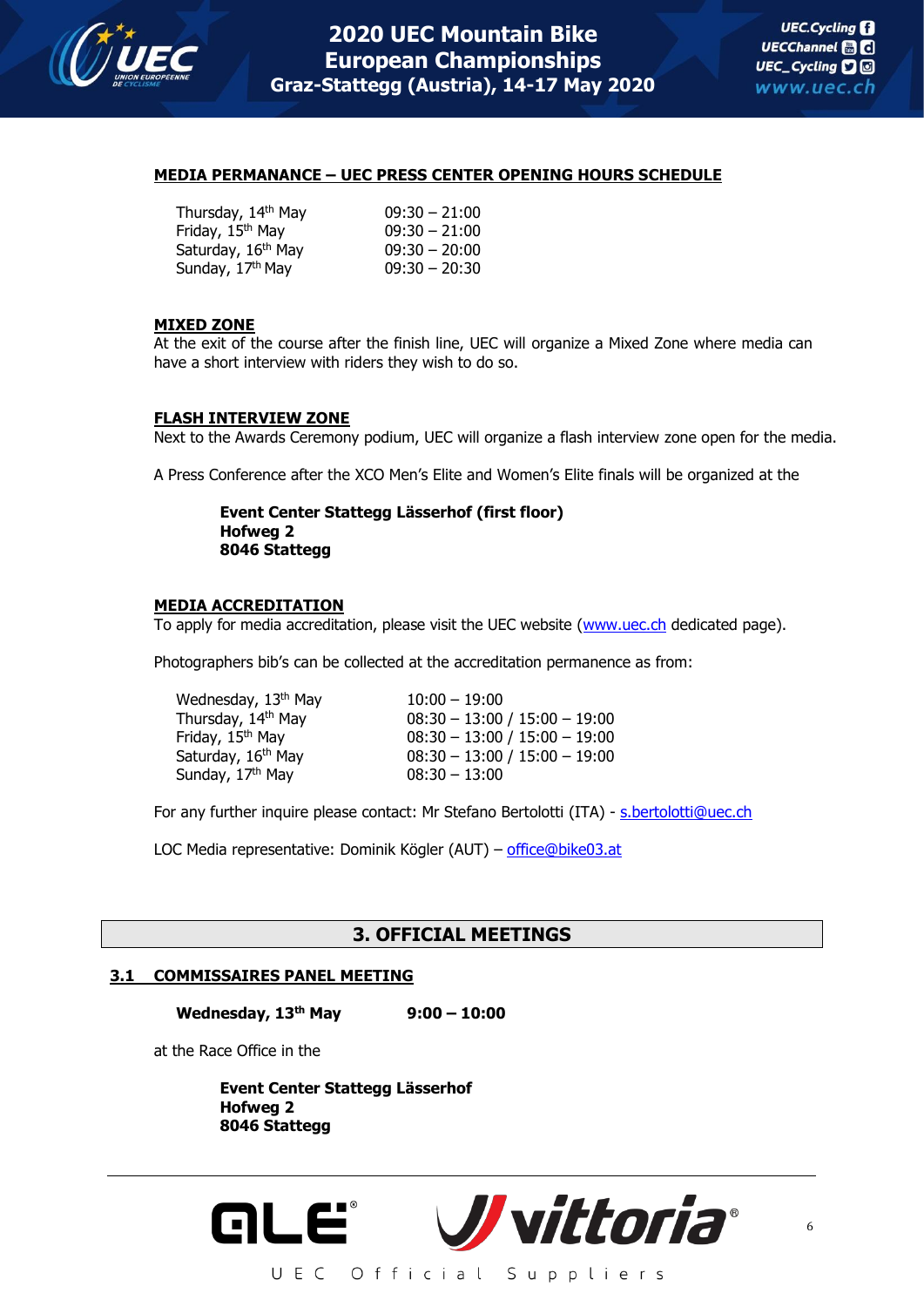

### **3.2. RIDERS CONFIRMATION / LICENCE CHECK / DISTRIBUTION OF RACE NUMBERS TIMING TRANSPONDERS / FEED-TECH ZONE PASSES**

The license check, the initial confirmation of riders, the check of the national teams clothing the distribution of race numbers, timing transponders and feed/tech zone passes will be organized on

### **Wednesday, 13th of May**

**10:00 until 13:00 for NATIONAL TEAMS (Juniors – U23 – Elite)**

### **14:00 until 16:00 for MASTERS categories**

at the Race Office in the

### **Event Center Stattegg Lässerhof (first floor) Hofweg 2 8046 Stattegg**

Team managers of National Teams must confirm all starters, presenting all licences (with passport for the juniors' category) and providing a sample of the national teams' apparel.

**Race numbers** will be distributed during that procedure. Due to the high number of teams entered, a maximum representation of two representatives per team is requested to attend that confirmation.

**Timing transponders** also will be handed out together with start numbers and must be returned immediately after the race to the Race Office.

### **3.3. TEAM MANAGERS MEETINGS**

### **NATIONAL TEAMS: JUNIORS – UNDER 23 - ELITE categories**

**Wednesday, 13th of May – 18:00**

Location:

**Event Center Stattegg Lässerhof (Ground Floor) Hofweg 2 8046 Stattegg**

Attendance is required for:

- UEC MTB Commission President
- UCI and Additional Commissaires
- Team Managers
- CADF Doping Control Officer
- Event Director
- UEC Technical Delegate

### **MASTERS categories**

**Wednesday, 13th of May – 19:30**

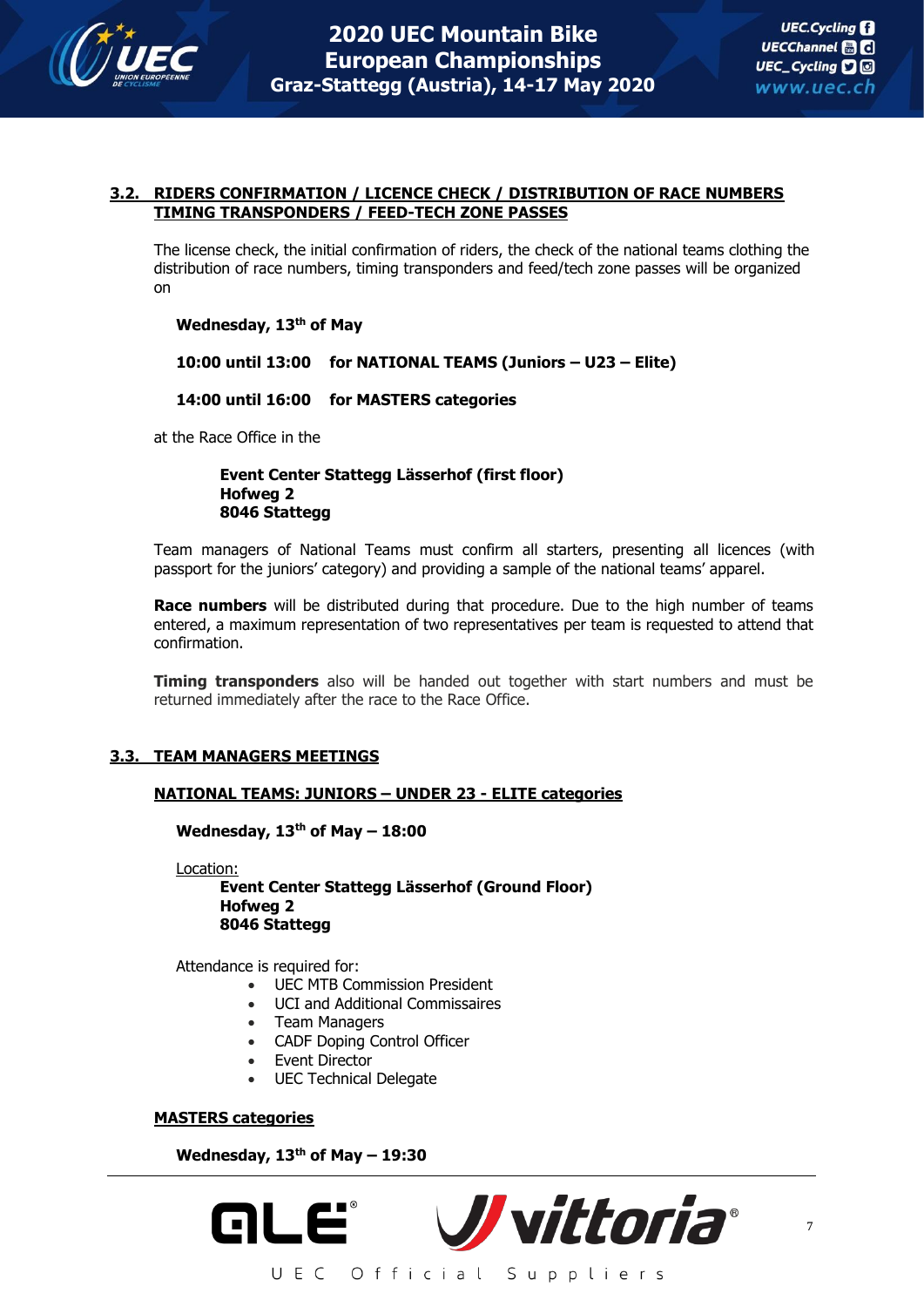

### **4. COMPETITION SCHEDULE**

| $\bullet$ | Wednesday, 13th May<br>$09:00 - 12:30$<br>$\bullet$ 10:00 - 13:00<br>$\bullet$ 13:00 - 15:00<br>$\bullet$ 15:00 - 17:00<br>$\bullet$ 17:00 - 19:00<br>$\bullet$ 18:00 - 18:45<br>• 19:00                                                                                                   | Courses inspection by UCI, UEC and LOC<br>Riders confirmation (only for NATIONAL TEAMS: Juniors - U23 - Elite)<br>Official training Juniors (XCR/XCO)<br>Official training U23 - Elite (XCR/XCO)<br>Official training Masters (XCO)<br>Team managers meeting (NATIONAL TEAMS: Juniors - U23 - Elite)<br>Riders final confirmation for Team Relay (XCR) - Race Office                                                                                                                                                                                                                                               |
|-----------|--------------------------------------------------------------------------------------------------------------------------------------------------------------------------------------------------------------------------------------------------------------------------------------------|--------------------------------------------------------------------------------------------------------------------------------------------------------------------------------------------------------------------------------------------------------------------------------------------------------------------------------------------------------------------------------------------------------------------------------------------------------------------------------------------------------------------------------------------------------------------------------------------------------------------|
|           | <b>MASTERS</b><br>$\bullet$ 14:00 - 16:00<br>$\bullet$ 19:30 - 20:00                                                                                                                                                                                                                       | Riders confirmation (all Masters categories)<br>Team managers meeting (all Masters categories)                                                                                                                                                                                                                                                                                                                                                                                                                                                                                                                     |
|           | Thursday, 14 <sup>th</sup> May<br>$\bullet$ 09:00 - 11:00<br>$\bullet$ 09:00 - 11:00<br>$\bullet$ 11:30 - 13:00<br>$\bullet$ 13:30 - 15:00<br>$\bullet$ 15:30 - 16:00<br>$\bullet$ 15:30 - 16:30<br>$\bullet$ 16:30 - 17:00<br>$\bullet$ 17:00 - 19:30<br>19:30 – 19:45<br>$\bullet$ 19:45 | Official training ALL CATEGORIES (XCR/XCO)<br>Riders confirmation, final for XCE and Masters Men 35-54 - Race Office<br>Masters Women all categories 35-39, 40-44, 45-49, 50-54,<br>55-59, 60-64, 65+ years Finals (XCO)<br>Masters Men categories 55-59, 60-64, 65-69, 70+ years, Finals (XCO)<br>Masters Awards Ceremonies Men 55-59, 60-64, 65-69, 70+years,<br>Women all categories (XCO) at Lässerhof<br>Official training ONLY for Team Relay (XCR)<br><b>Break</b><br><b>Team Relay Final (XCR)</b><br>Team Relay Awards Ceremony (XCR) in Stattegg main Square<br>Opening Ceremony in Stattegg main Square |
|           | Friday, 15th May<br>$\bullet$ 09:00 - 10:00<br>$\bullet$ 09:00 - 11:00<br>$\bullet$ 10:30 - 12:00                                                                                                                                                                                          | Official training ALL CATEGORIES (XCO)<br>Riders final confirmation for all XCO races (Elite, U23, Juniors) - Race Office<br>Masters Men 35-39, 40-44 years, Finals (XCO)                                                                                                                                                                                                                                                                                                                                                                                                                                          |

- 12:15 13:45 **Masters Men 45-49, 50-54 years, Finals (XCO)**
- 14:00 14:30 Masters Men Awards Ceremonies 35-39,40-44,45-49,50-54 years (XCO) XCE venue is located at Stattegg Höllbach Arena (1,0 km from Lässerhof) • 15:00 – 16:00 Official training for Eliminator (XCE)
- 
- 16:00 16:30 Break
- 16:45 18:00 Eliminator, Qualifications (XCE)
	- 18:30 19:20 **Eliminator, Finals (XCE)**
- 
- 19:30 19:45 Eliminator, Awards Ceremony (XCE) in Stattegg main Square

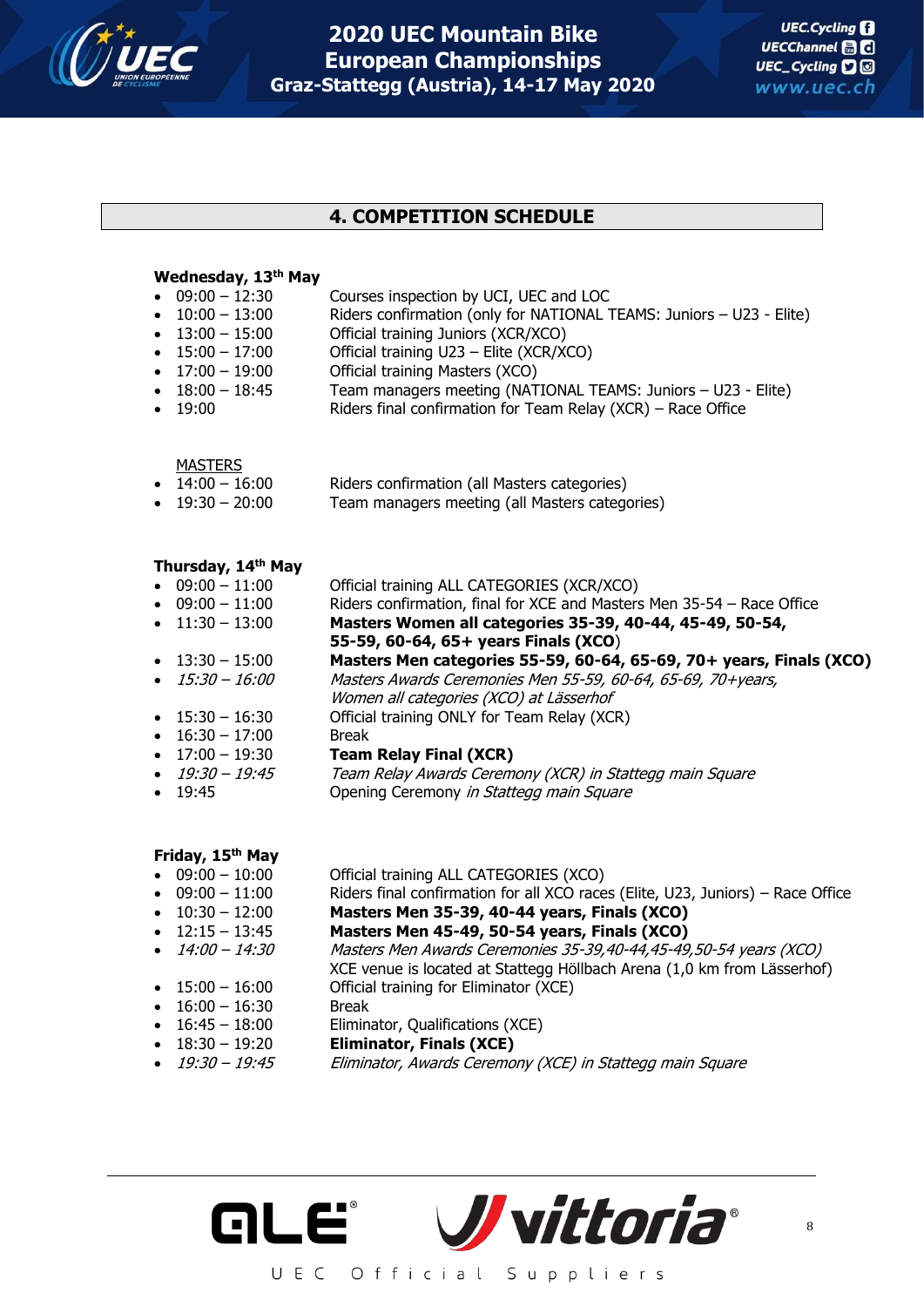

## **Saturday, 16th May**

| יטכ.ט⊥ − טכ.סט          | <b>UTICIAL GRIFFILM</b> TOL CLOSS COUTLEY WJ, MU (ACU)                |
|-------------------------|-----------------------------------------------------------------------|
| • $11:00 - 12:15$       | Junior Men's Cross Country, Final (XCO)                               |
| $\bullet$ 12:30 - 12:45 | Junior Men's Cross Country, Awards Ceremony (all Cerem. at Lässerhof) |
| $\bullet$ 13:00 - 14:15 | Junior Women's Cross Country, Final (XCO)                             |
| $\bullet$ 14:30 - 14:45 | Junior Women's Cross Country, Awards Ceremony                         |
| $\bullet$ 14:45 - 15:30 | Break                                                                 |
| $\bullet$ 16:00 - 17:30 | U23 Men's Cross Country, Final (XCO)                                  |
| $\bullet$ 17:45 - 18:00 | U23 Men's Cross Country, Awards Ceremony                              |
|                         |                                                                       |
|                         |                                                                       |

 $O(fisirl transition for Cross Continuity (M1)$  MJ, MU (XCO)

### **Sunday, 17th May**

| Official training for Cross Country WU, WE, ME (XCO)                 |
|----------------------------------------------------------------------|
| U23 Women's Cross Country, Final (XCO)                               |
| U23 Women's Cross Country, Awards Ceremony (all Cerem. at Lässerhof) |
| Elite Women's Cross Country, Final (XCO)                             |
| Elite Women's Cross Country, Awards Ceremony                         |
| Elite Men's Cross Country, Final (XCO)                               |
| Flag handover                                                        |
| Elite Men's Cross Country, Awards Ceremony                           |
| <b>Closing Ceremony</b>                                              |
|                                                                      |

### **5. RACE SPECIFIC REGULATIONS**

### **ARTICLE 1. GENERAL RULES**

1.1 The 2020 UEC MTB European Championships are organized by the Union Européenne de Cyclisme (UEC) in cooperation with Bikclub GIANT Stattegg and the Austrian Cycling Federation (ÖRV)

The technical preparation and coordination will be done by: Mr Jürgen Pail

Technical directors: Mr Jürgen Pail and Mr Gerald Brunner.

- 1.1. The event will be organized in accordance with rules of the Union Cycliste Internationale (UCI) and these rules will be the reference for everything that is not mentioned in the current document.
- 1.2. The 2020 UEC European MTB Championships consist of the following races: **Team Relay (XCR), Eliminator (XCE) and Cross-Country (XCO)** They are scheduled **from 14 to 17 May 2020.**

These Championships may be contested by riders entered by their National Federation as a National Team.

The Master category races may be contested by individual riders, holding a valid Masters UCI license.



UEC Official Suppliers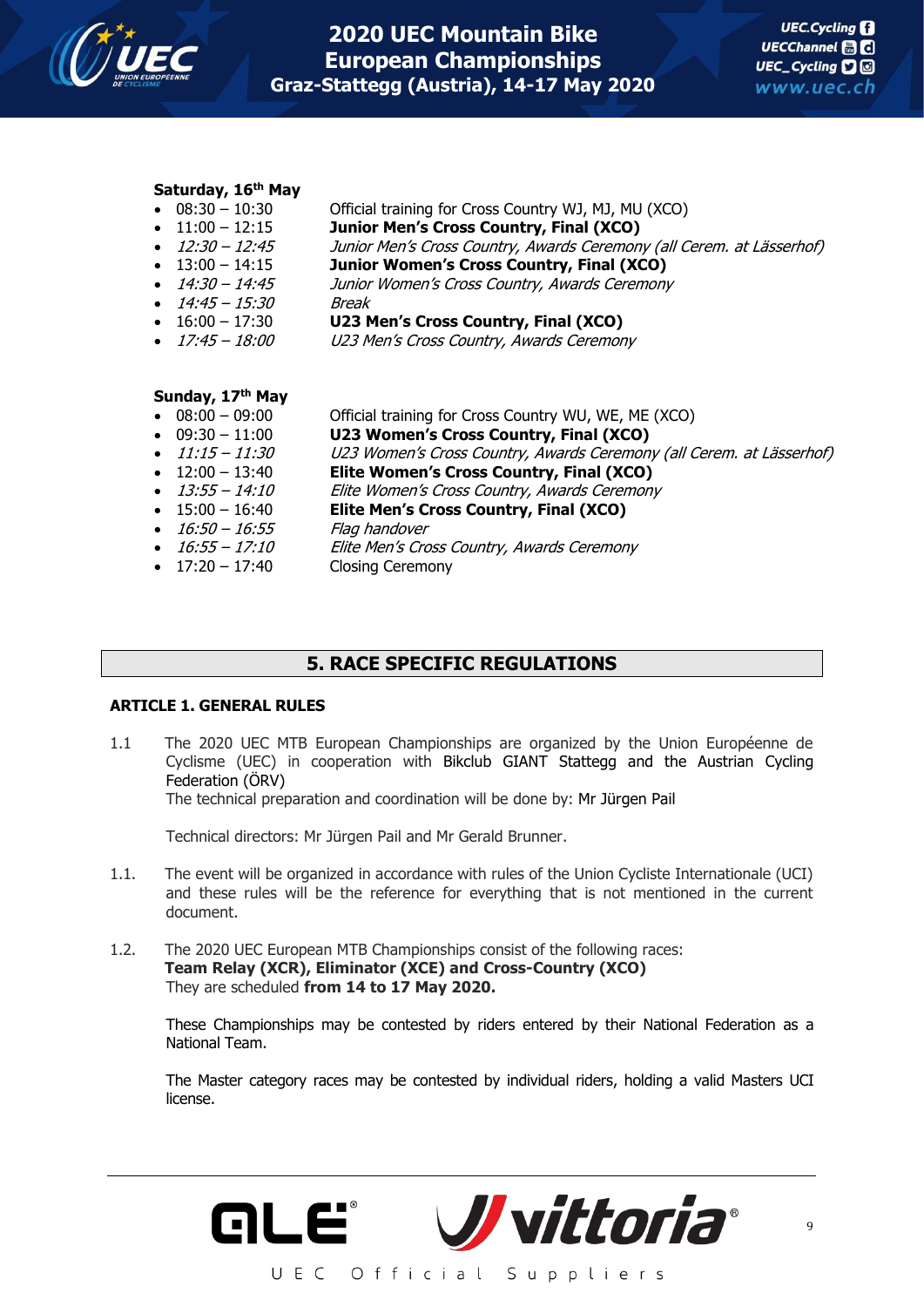

### **ARTICLE 2. TYPE OF THE EVENT**

- 2.1. The event is open to athletes of the Women's Masters (WM), Men's Masters (MM), Women Junior (WJ), Men Junior (MJ), Women U23 (WU), Men U23 (MU), Women Elite (WE) and Men Elite (ME) categories.
- 2.2. Age categories for which the title of the European Champion will be awarded are the following:

Men Elite (aged 23 and over); Women Elite (aged 23 and over); Men U23 (aged 19 to 22); Women U23 (aged 19 to 22); Men Juniors (aged 17 and 18); Women Juniors (aged 17 and 18);

Men Masters (aged 35–39, 40-44, 45-49, 50-54, 55-59, 60-64, 65-70+) Women Masters (aged 35–39, 40-44, 45-49, 50-54, 55-59, 60-64, 65-70+)

2.3. It is entered on the UCI calendar as a Continental Championships event (UCI CC).

### **ARTICLE 3. PARTICIPATION**

### 3.1. **Team Relay (XCR)**

In accordance with the UCI rules, article 9.2.032, for the team relay, each nation may enter only one single team.

Each national team shall be made up of 1 Men Elite, 1 Women Elite, 1 Men under 23, 1 Men Juniors, 1 Women under 23 and 1 Women Juniors.

However, the following substitutions shall be permissible:

- **1 Men elite** by Women elite or Men U23 or Men Junior or Women U23 or Women Junior
- **1 Women elite** by Women U23 or Women Junior
- **1 Men U23** by Women Elite or Women U23 or Men Junior or Women Junior
- **1 Men Junior** by Women junior
- **1 Women U23** by Women junior
- 1 **Women Junior** (compulsory)

Each rider selected **must already be entered** for the Olympic cross country or Eliminator cross country events.

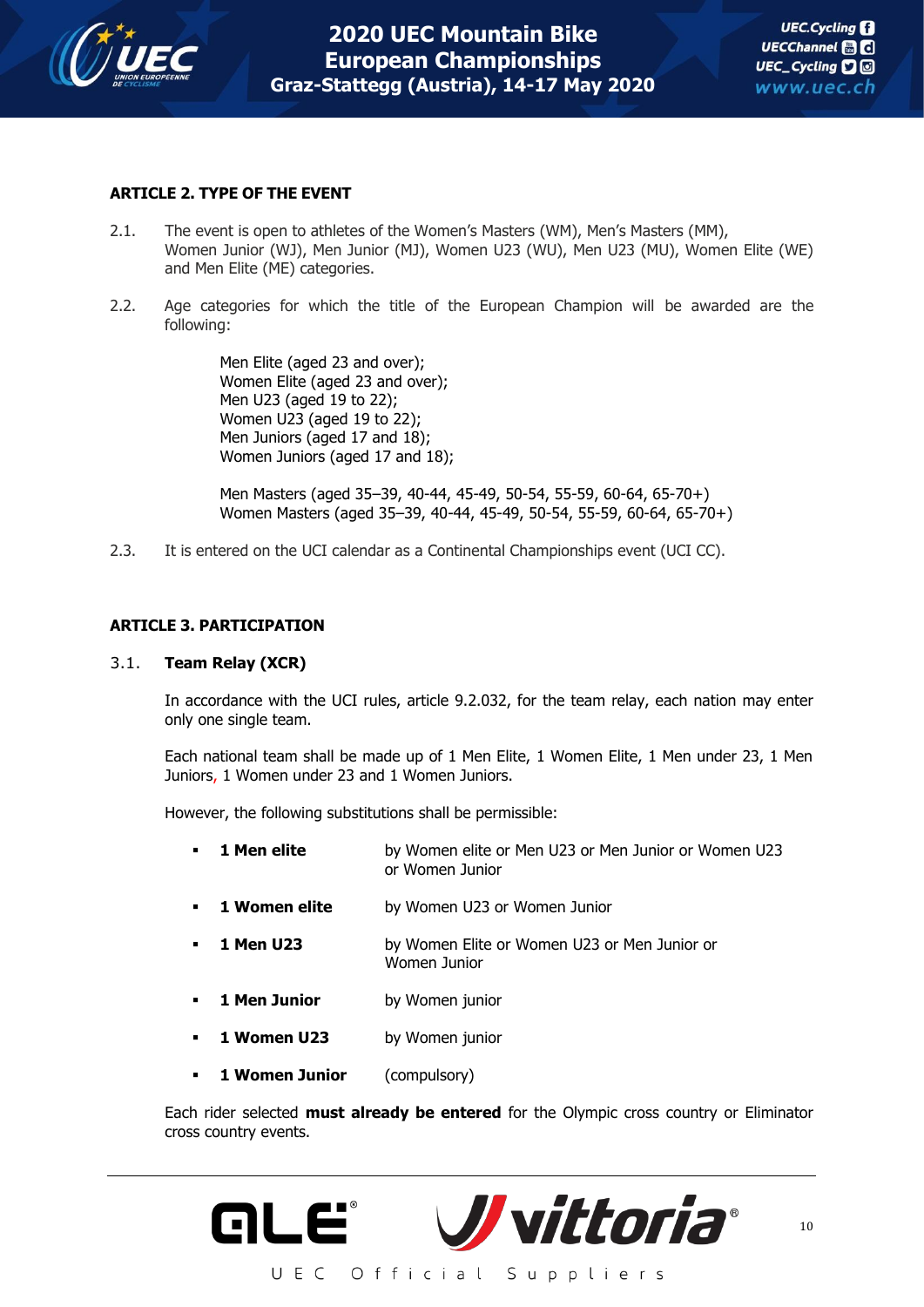

For the European Championship Team Relay, the team manager must use the form provided, to notify the names and categories of the riders making up their team and their start order to the President of the Commissaire's panel at the end of the team managers' meeting, **on Wednesday 13th of May at 19:00**

This start order may not be altered subsequently.

The exchange boxes will be allocated on the basis of the results of the team relay event in the preceding European championships. The order of nations not placed will be determined by drawing lots. The first nation will be installed in box number 1 and so on.

**Note that UCI points which will be awarded to the team relay will be given to the nation and not to the individual riders.**

### 3.2. **Cross Country Olympic (XCO)**

**Men Elite, Women Elite, Men Under 23, Women Under 23, Men Juniors and Women Juniors events.**

Participation for all categories: Total riders that may be registered: 12 riders per category/per nation

### **maximum 8 riders to start per category/per nation**

### **Men Masters, Women Masters.**

Men Masters (aged 35–39, 40-44, 45-49, 50-54, 55-59, 60-64, 65-70+) Women Masters (aged 35–39, 40-44, 45-49, 50-54, 55-59, 60-64, 65-70+)

The European Championships for masters are open for riders holding a valid Masters UCI license. **The European Championships for masters are open for riders with or without UCI points**.

Participation for all masters' categories: no maximum limits

### 3.3. **Eliminator (XCE)**

### **Men and Women**

Participation for the categories ME, WE, MU, WU, MJ, WJ:

total riders that may be registered 12 riders **maximum 8 riders to start per category/per nation**

### 3.4. **Riders registration – Final confirmations times**

### **NATIONAL TEAMS (Juniors, U23 and Elite)**

The National Federations have to register their riders and staff **directly on the UEC website (www.uec.ch). The registration will open on 1 April 2020.** 

**Deadline for the registration: Monday 4 th of May 2020 (24.00 CET)**

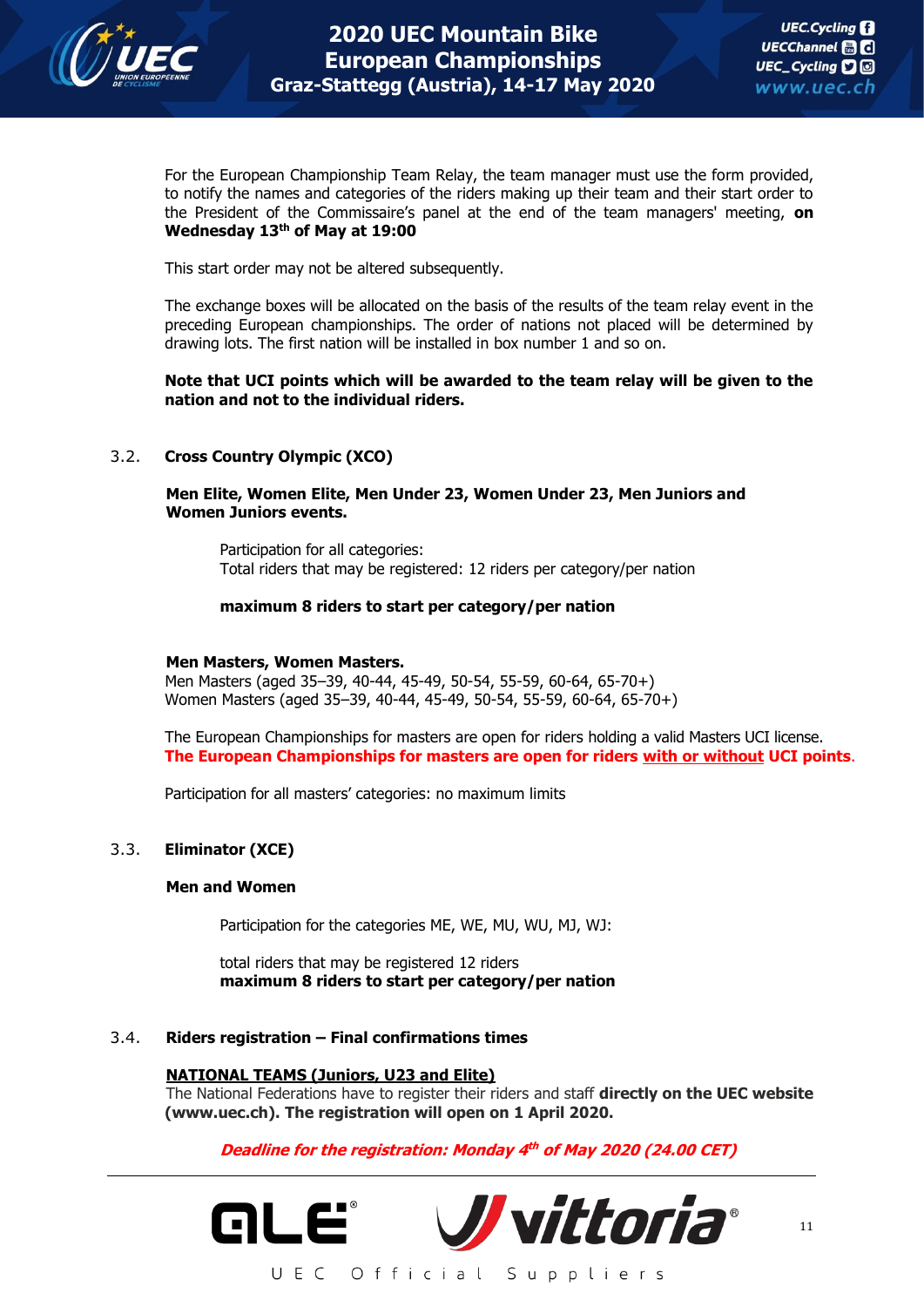

### **MASTERS CATEGORIES**

Masters register through the online registration form here: <http://bit.ly/registrationmtbmasters20>

| Registration fee: | € 45,00 by the 31 March 2020 |
|-------------------|------------------------------|
|                   | € 55,00 by the 30 April 2020 |
|                   | € 65,00 by the 10 May 2020   |

The registration fees for all riders must be paid in full to the before the deadline set for the event.

**The registration will open on Monday 10th of February 2020 (12:00 CET)**

**Last Deadline for registration: 10th of May 2020 (24:00 CET)**

3.5. The initial and final confirmation of the participants and the distribution of the race numbers will take place at the Race Office located at the:

### **Event Center Stattegg Lässerhof (1st floor) Hofweg 2 8046 Stattegg**

3.6. Riders ages shall be defined according to the UCI Regulations.

The age of a rider shall be determined by the difference between the year of the event and the year of birth of the rider.

### **ARTICLE 4. TEAM MANAGERS MEETING - RACE OFFICE**

The team managers' meeting, organized in accordance with the UCI regulations in the presence of Members of the Commissaries Panel, is scheduled for

### **Wednesday, 13th of May – 18.00 for JUNIORS – UNDER 23 - ELITE categories – 19.30 for MASTERS categories**

in the following location:

**Event Center Stattegg Lässerhof (Ground Floor) Hofweg 2 8046 Stattegg**

### **ARTICLE 5. RACES PROCEDURES**

### **XCO START PROCEDURE**

For all XCO races, the start procedure will be conducted according to the following UCI MTB Regulations:

### **UCI RULES**

4.1.030 For Olympic Games, World Championships, World Cup and Continental Championship events and hors class events, the organiser must make provisions for a call-up area which is sufficiently large for riders to warm up in, close to the start zone.

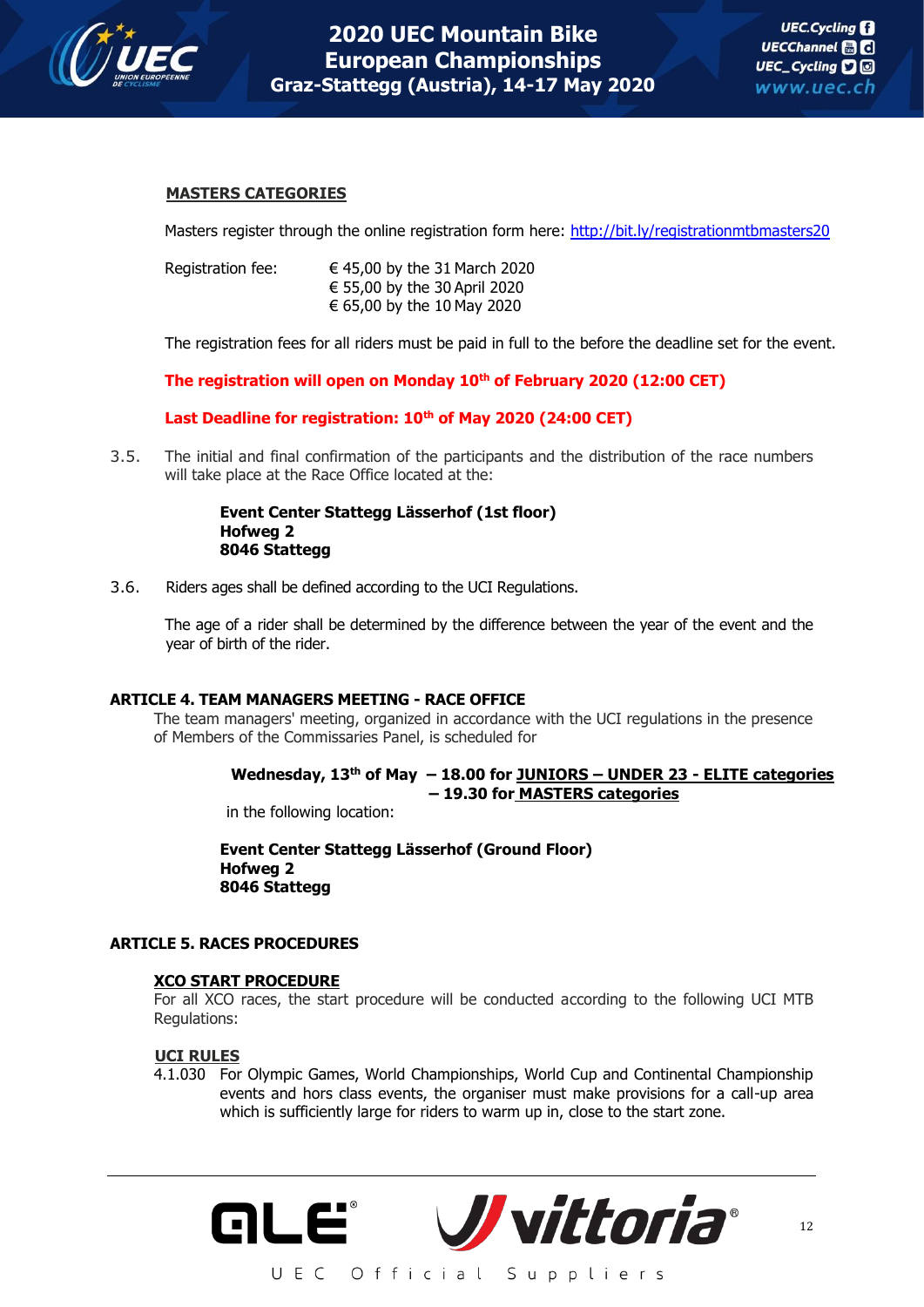

4.1.031 In mass start events, riders must be called to the start no earlier than 20 minutes before the scheduled start of the race. This period can be reduced where the number of riders allows.

> Five minutes before the call-up an announcement must be made over the public address system to inform riders of the fact, and again three minutes beforehand.

The riders shall line up in the order in which they are to be called to the start line.

The number of riders on each line will be decided by the president of the commissaires' panel and supervised by a commissaire.

The rider himself shall decide which position on the line to take. Once the riders are lined up, warm-up (by rollers, turbo trainer etc.) is excluded inside or outside the start area.

The start will be given by the commissaire using the following the procedure: warnings at 3, 2, 1 minutes and 30 seconds before the start, then a final announcement that the start will be given within the next 15 seconds.

A starting pistol or start lights, if none is available, a whistle will be used to give the start.

4.1.02 The start briefing will be given in at least one of the official languages of the UCI.

#### **Masters:**

The start order for all Masters categories will be as follows:

- 1. defending European champion 2019 of the category concerned;
- 2. according to the order of the on-line registration

### **XCE RACE PROCEDURE**

For the Qualifying round, the start will be given on the basis of the most resent UCI XCO individual ranking published. The best ranked riders starting first.

In the XCE elimination heats, there will be 4 riders starting per heat.

#### **ARTICLE 6. TECHNICAL ASSISTANCE**

The following UCI Regulations will be applicable:

#### **UCI RULES**

- 4.2.044 No rider may turn back on the course to reach a feed/technical assistance zone. Any rider doing so is disqualified. Only within the feed/technical assistance zone itself, a rider may turn back without obstructing other competitors
- 4.2.045 Technical assistance during a race is permitted subject to the conditions below.
- 4.2.046 Authorised technical assistance during a race consists of repairs to or the replacement of any part of the bicycle other than the frame.

Bike changes are not permitted and the rider must cross the finishing line with the same handlebar number plate that he/she had at the start.

4.2.047 Technical assistance can only be given in the feed/technical assistance zones.

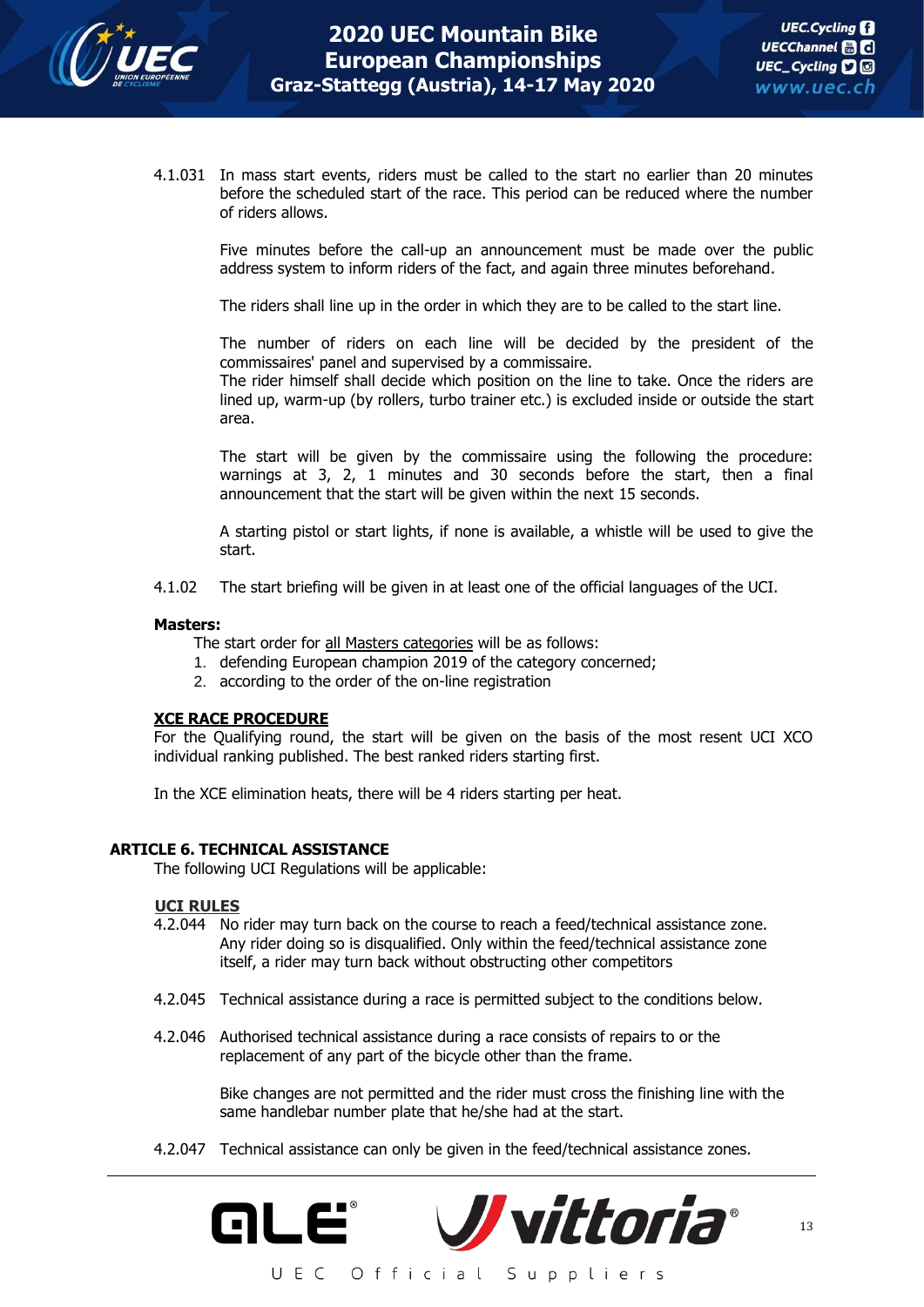

- 4.2.048 Spare equipment and tools for repairs must be kept in these zones. Repairs and equipment changes can be carried out by the rider himself or with the help of a teammate, team mechanic or neutral technical assistance.
- 4.2.049 In addition to technical assistance in feed zones, technical assistance is permitted outside these zones only between riders who are members of the same UCI ELITE MTB team, UCI MTB team or of the same national team.

### **During the European Championships, it is only authorised between riders of the same national team, and racing in the same category.**

Riders may carry tools and spare parts provided that these do not involve any danger to the rider himself or the other competitors.

### **ARTICLE 7. TECHNICAL ASSISTANCE / FEEDING ZONES**

In XCO races, 2 single technical assistance / feeding zones will be organized.

The location of the technical assistance / feeding zones will be shown in appendices.

Technical assistance / Feed zone passes will be distributed immediatelly after the Team Managers meeting.

### **A neutral technical assistance will be organised by VITTORIA.**

### **ARTICLE 8. AWARDS CEREMONIES**

In accordance with articles 1.2.112 and 1.2.113 of the UCI Regulations, the 3 best riders of each category must attend the official awards ceremony, any interviews organized and the press conference.

Unless otherwise stated, riders shall appear at official ceremonies wearing competition clothing.

Riders must present themselves at the podium in a maximum of 10 minutes after crossing the finish line.

### **ARTICLE 9. AWARDS AND PRIZE MONEY**

#### **Jersey and medals**

Every European Championship will be awarded with:

### **The 1st place: Gold medal and Champion(s) jersey The 2nd place: Silver medal The 3rd place: Bronze medal**

**Prize money list (Amounts in Euro):** 

|              | <b>XCR</b> |
|--------------|------------|
| <b>Place</b> |            |
| 1st          | € 1'875,00 |
| 2nd          | € 1'250,00 |
| 3rd          | € 625,00   |
| Total        | € 3'750,00 |